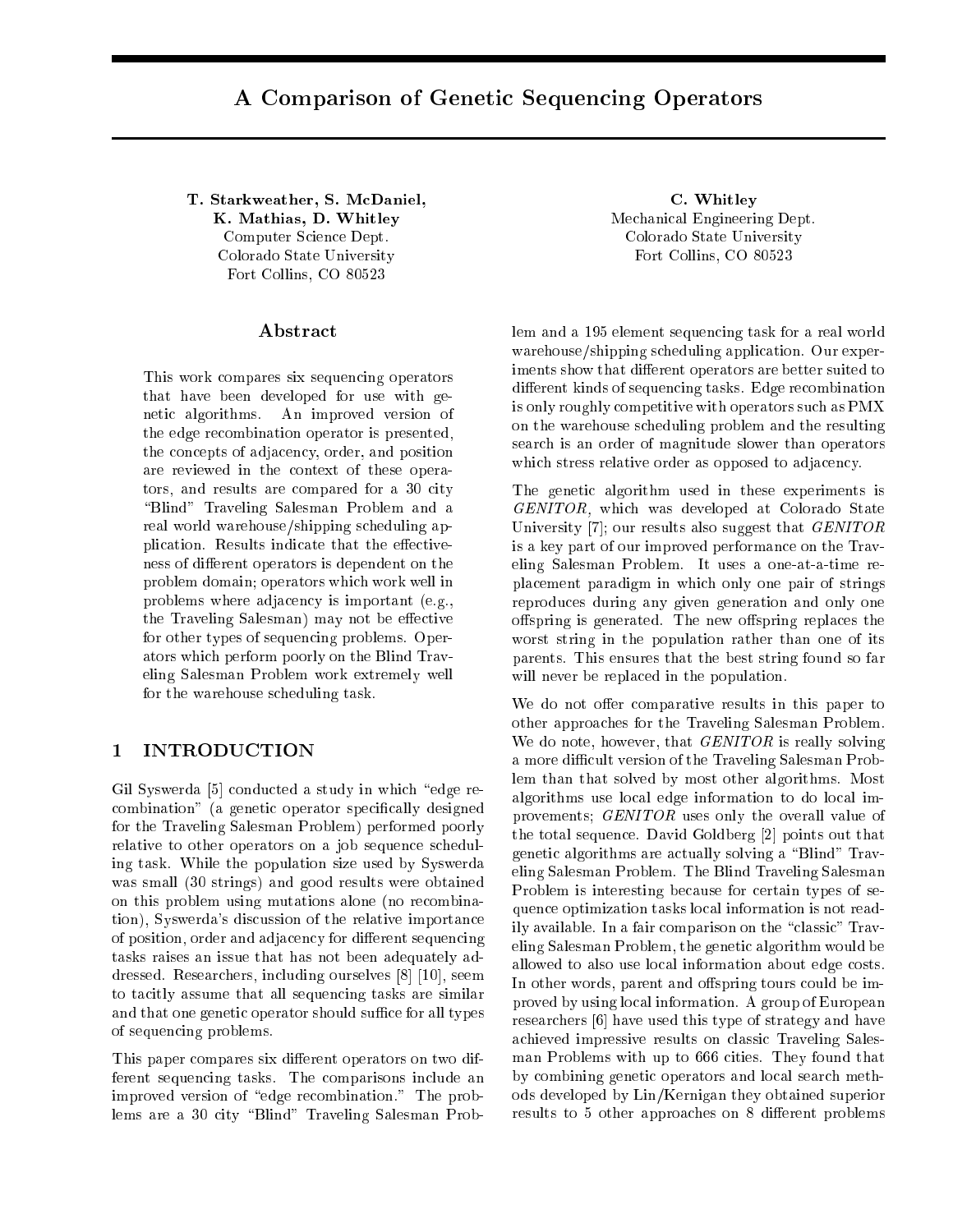ranging in size from 48 to 666 cities (median size 318). Thus, it appears likely that genetic methods could become a basic part of the tool kit for solving Traveling Salesman Problems and that the genetic algorithm could be viewed as a structure in which to organize and apply many of the tools that already exist. The reader interested in comparison tests on the classic Traveling Salesman Problem should consult the results of Ulder et al. [6].

## 2 EMPHASIS OF DIFFERENT SEQUENCING OPERATORS

Six genetic sequencing operators are compared in this study: improved edge recombination, order crossover, variants proposed by Syswerda [5] which we shall refer to as order crossover #2 and position crossover, PMX crossover, and cycle crossover.

#### 2.1 ENHANCED EDGE RECOMBINATION

The edge recombination operator is different from other genetic sequencing operators in that it emphasizes adjacency information instead of the order or position of the items in the sequence. The "edge table" used by the operator is really an adjacency table listing the connections into and out of a city found in the two parent sequences. The edges are then used to construct offspring in such a way that we avoid isolating cities or elements in the sequence.

For example, the tour [b a d f g e c j h i] contains the links [ba, ad, df, fg, ge, ec, cj, jh, hi, ib], when one considers the tour as a hamiltonian cycle. In order to preserve links present in the two parent sequences a table is built which contains all the links present in each parent tour. Building the offspring then proceeds as follows: (1) Select a starting element. This can be one of the starting elements from a parent, or can be chosen from the set of elements which have the fewest entries in the edge table. (2) Of the elements that have links to this previous element, choose the element which has the fewest number of links remaining in its edge table entry, breaking ties randomly. (3) Repeat step 2 until the new offspring sequence in complete.

An example is given of edge recombination is given in figure 1. Suppose element  $a$  is selected randomly to start the offspring tour. Since  $a$  has been used, all occurrences of a are removed from the right-hand side of the edge table. Element a has links to elements  $b, f$ , and  $j$ . Elements  $b$  and  $f$  both have 3 links remaining in their table entries, but element  $i$  has only 2 links remaining. Therefore,  $j$  is selected as the next element in the offspring, and all occurrences of  $j$  are removed from the right-hand side of the edge table. Element  $j$  has links to  $i$  and  $h$ , both of which have 3 links remaining. Therefore, one of these elements are selected at random

| Parent 1:<br>Parent 2: |   |  |  |         | abcdefghij<br>cfajhdigbe |  |
|------------------------|---|--|--|---------|--------------------------|--|
| Offspring:             |   |  |  |         | ajih d c f e b g         |  |
| Edge table: city       |   |  |  | links   |                          |  |
|                        | а |  |  | b, f, j |                          |  |
|                        | b |  |  |         | a, c, g, e               |  |
|                        | c |  |  |         | b, d, e, f               |  |
|                        | d |  |  |         | d, f, b, c               |  |
|                        | e |  |  |         | d, f, b, c               |  |
|                        | f |  |  |         | e, g, c, a               |  |
|                        | g |  |  |         | f, h, i, b               |  |
|                        | h |  |  |         | g, i, j, d               |  |
|                        | i |  |  |         | h, j, d, g               |  |
|                        | i |  |  | i, a, h |                          |  |

Figure 1: Edge Recombination

(element  $i$  in figure 1) and the process continues until the child tour is complete.

When the edge recombination operator was first implemented, we realized that it had no active mechanism to preserve "common subsequences" between the 2 parents. We have developed a simple solution to this problem. When the "edge table" is constructed, if an item is already in the edge table and we are trying to insert it again, that element of the sequence must be a common edge. The elements of a sequence are stored in the edge table as integers, so if an element is already present, the value is inverted: if A is already in the table, change the integer to  $-A$ . The sign acts as a flag. Consider the following sequences and edge table:  $[a, b, c, d, e, f]$  and  $[c, d, e]$ e b f a].

|  | a: b, -f, c   | d: -c, -e     |  |
|--|---------------|---------------|--|
|  | b: a, c, e, f | $e: -d, f, b$ |  |
|  | c: b, -d, a   | f: $e, -a, b$ |  |

The new edge table is the same as the old edge table, except for the agged elements. One of three cases holds for an edge table entry. 1) If four elements are entered in the table as connections to a given table entry, that entry is not part of a common subsequence. 2) If three elements are entered as connections to a given table entry, then one of the first two elements will be negative and represents the beginning of a common subtour. 3) If only two elements are entered for a given table entry, both must be negative and that entry is an internal element in a common subsequence. Giving priority to negative entries when constructing offspring affects edge recombination for case 2 only. In case 1, no connecting elements have negative values, and in case 3 both connecting elements are negative, so edge recombination behaves just as before. In case 2, the negative element which represents the start of a common subtour is given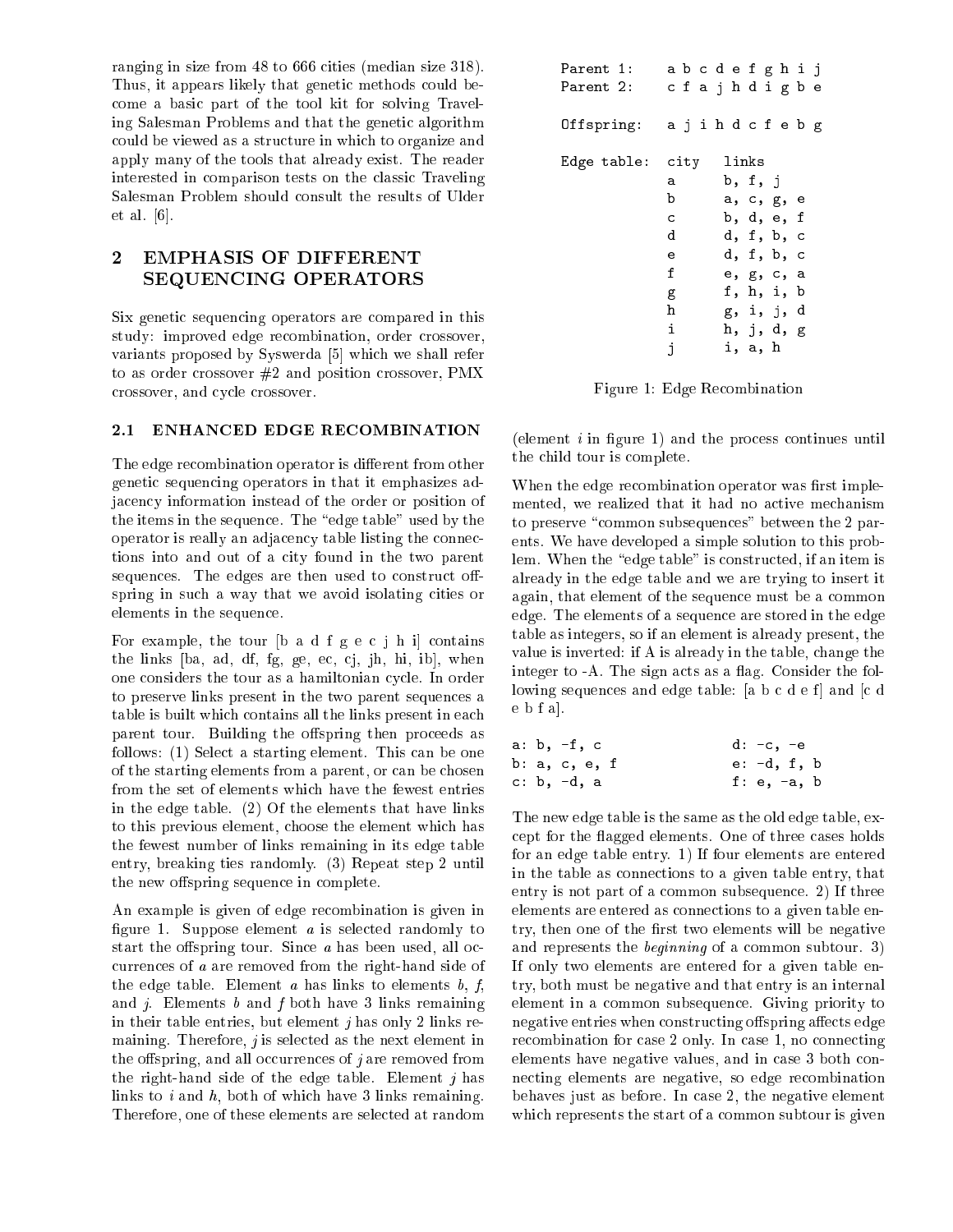| Parent 1:  |  |        |  |        | abcdefghij |  |
|------------|--|--------|--|--------|------------|--|
| Parent 2:  |  |        |  |        | cfajhdigbe |  |
|            |  | $\ast$ |  | $\ast$ |            |  |
| Cross Pts: |  |        |  |        |            |  |

Figure 2: Order Crossover #1

first priority for being chosen. Once this common subsequence is started, each internal element (case 3) of the sequence has only one edge in and one edge out, so it is guaranteed that the common sections of the sequence will be preserved. The implementation of this idea (along with better mechanisms to ensure random choices when random choices are indicated) improved our performance on the Blind Traveling Salesman Problem. Using a single population of 1000 and a total of  $30,000$  recombinations  $GENITOR$  with the enhanced edge recombination operator finds the optimal solution on the 30 city problem described in Whitley et al. [8] on 30 out of 30 runs. On a 105 city problem the new operator finds the "best known" solution on  $14/30$  runs with no parameter tuning.

### 2.2 ORDER CROSSOVER

The original order crossover operator (which we refer to as order crossover) was developed by Davis [1] (also see [4]). The offspring inherits the elements between the two crossover points, inclusive, from the selected parent in the same order and position as they appeared in that parent. The remaining elements are inherited from the alternate parent in the order in which they appear in that parent, beginning with the first position following the second crossover point and skipping over all elements already present in the offspring. Thus, although the purported goal is to preserve the relative order of elements in the sequences to be combined, part of the offspring inherits the order, adjacency and absolute position of part of one parent string, and the other part of the offspring inherits the relative order of the remaining elements from the other parent, with disruption occurring whenever an element is present that has already been chosen.

An example is given in figure 2. The elements  $a, j, h, d$ , and i are inherited from P2 in the order and position in which they occur in  $P2$ . Then, starting from the first position after the second crossover point, the child tour inherits from P1. In this example, position 8 is this next position.  $P1[8] = h$ , which is already present in the offspring, so  $P1$  is search until an element is found which is not already present in the child tour. Since  $h, i$ , and j are already present in the child, the search continues from the beginning of the string and  $\text{Off}[8] =$  $P1[2] = b$ ,  $\text{Off}[9] = P1[3] = c$ ,  $\text{Off}[10] = P1[4] = e$ , and so on until the new tour is complete.

| Parent 1:  | abcdefghij |  |  |  |        |  |
|------------|------------|--|--|--|--------|--|
| Parent 2:  | cfajhdigbe |  |  |  |        |  |
|            |            |  |  |  |        |  |
| Cross Pts: | $* *$ *    |  |  |  | $\ast$ |  |

Figure 3: Order Crossover #2

#### 2.3 ORDER CROSSOVER #2

The operator which was developed by Syswerda [5] differs from the above order operator in that several key positions are chosen randomly and the order in which these elements appear in one parent is imposed on the other parent to produce two offspring; in our experiments we produce only one offspring.

In the example of figure 3, positions 3, 4, 7, and 9 have been selected as the key positions. The ordering of the elements in these positions from Parent 2 will be imposed on Parent 1. The elements (in order) from Parent 2 are a, j, i and b. In Parent 1 these same elements are found in positions 1, 2, 9 and 10. In Parent 1 P1[1]  $=$  a, P1[2]  $=$  b, P1[9]  $=$  i and P1[10]  $=$  j, where P1 is Parent 1 and the position is used as an index. In the offspring the elements in these positions (i.e.,  $1, 2, 9, 10$ ) are reordered to match the order of the same elements found in Parent 2 (i.e., a, j, i, b). Therefore  $\text{Off}[1] = \text{a}$ , Off[2] = j, Off[9] = i and Off[10] = b, where Off is the offspring under construction. All other elements in the offspring are copied directly from Parent 1.

### 2.4 PARTIALLY MAPPED CROSSOVER  $(PMX)$

This operator is described in detail by Goldberg and Lingle [3]. A parent and two crossover sites are selected randomly and the elements between the two starting positions in one of the parents are directly inherited by the offspring. Each element between the two crossover points in the alternate parent are mapped to the position held by this element in the first parent. Then the remaining elements are inherited from the alternate parent. Just as in the order crossover operator  $#1$ , the section of the first parent which is copied directly to the offspring preserves order, adjacency and position for that section. However, it seems that more disruption occurs when mapping the other elements from the unselected parent. In the first example (figure  $4$ ), the elements in positions 3, 4, 5 and 6 are inherited by the child from Parent 1. Then beginning with position 3, the element in P1 (c) is located in P2 (position 7) and this position in the offspring is filled with the element in Parent 2 at position 3: Off $[7] = P2[3]$ . Moving to position 4 in Parent 1, we find a d and see that it occurs at position 1 in Parent 2, so  $\text{Off}[8] = \text{P2}[5] = \text{a}$  and f  $(PI[6])$  is at P2[10] so Off[10] = P2[6] = g. The remaining elements are inherited from P2:  $\text{Off}[2] = \text{P2}[2] = i$ ,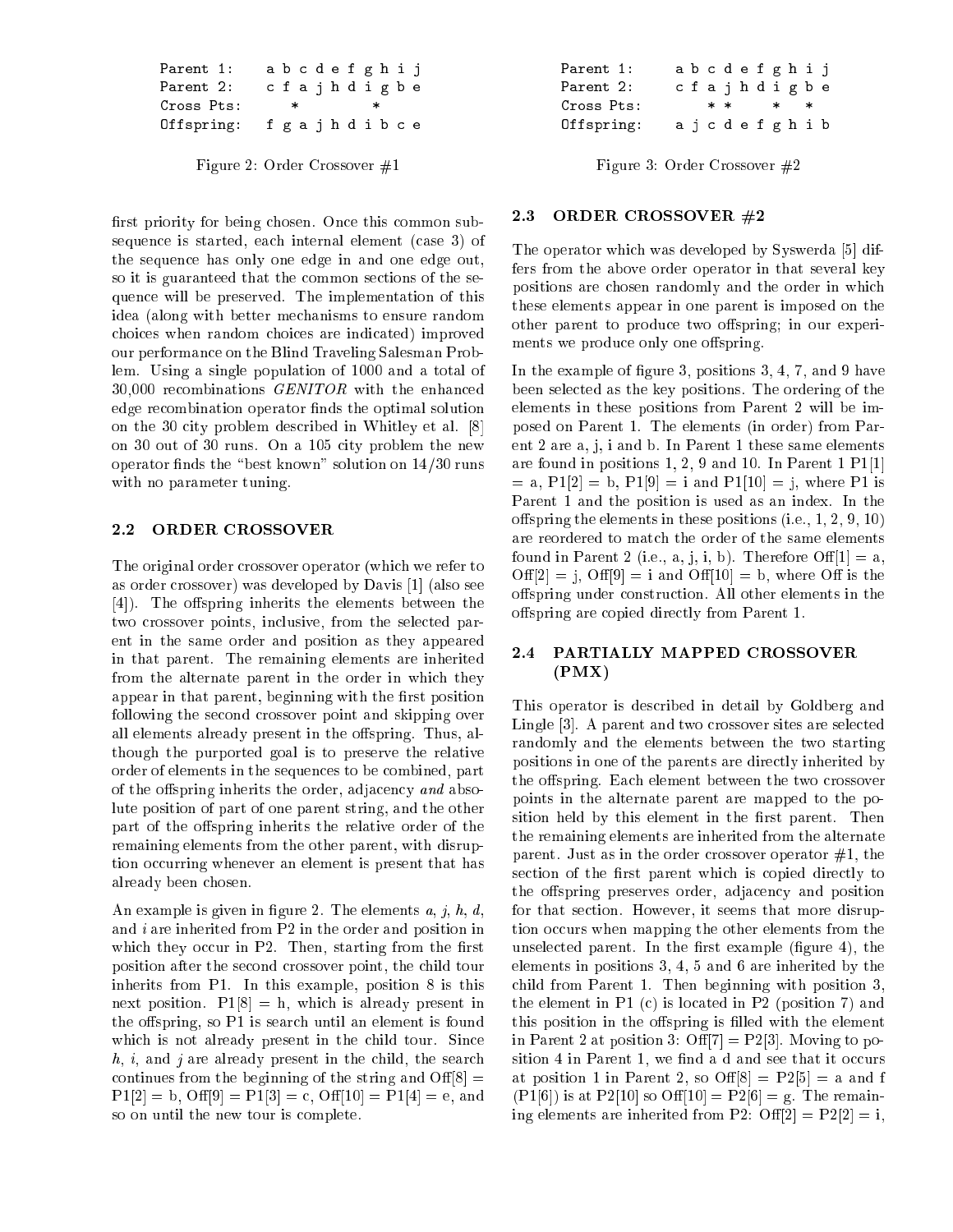```
Parent 1:
               1: a b c d e f g h i j
Cross Pts:
                 \pmb{*} * *
Parent 2:
               2: d i j h a g c e b f
Offspring: h i c d e f j a b g
 Figure 4: PMX Crossover Example 1
Parent 1:
               1: a b c d e f g h i j
Parent 2: c f a j h d i g b e
Offspring: a j c d e f i g b h
```
Figure 5: PMX Crossover Example 2

and  $\text{Off}[9] = P2[9] = b$ .

Since the segment of elements from the alternate parent does not contain any elements in the key segment of the first parent, both adjacency and relative order are preserved.

In the second example (figure  $5$ ), the mapping proceeds as above with Off[3 to 6] = P1[3 to 6]. Next Off[1] =  $P2[3] = a$ , since  $P1[3] = c$  and  $P2[1] = c$ . Next, we note that  $P1[4] = d$  and  $P2[4] = j$ . Since  $P2[6] = d$ , this is the preferred position for j in the offspring, but it has already been filled. City j is skipped over temporarily. Element h maps to element e which occupies position 10 in parent 2, so  $\text{Off}(10) = h$ . City d maps to element f which occupies position 2 in parent 2, so  $\text{Off}[2] = d$ ; even though this is a duplicate it is left in the offspring temporarily. Elements i, g and b are then inherited from P2 leaving a sequence with no j element and two d elements. The element d which is outside the originally selected positions 3 through 6 is replaced with a j resulting in a complete and legal sequence. Note that when this substitution occurs, it results in a mutation where neither adjacency, position, or relative order is preserved by the substitution. Also note that PMX is in
uenced by position, especially in Example 2.

## 2.5 CYCLE CROSSOVER

Originally developed by Oliver et al. [4], this operator preserves the absolute position of elements in the parent sequence. A parent sequence and a cycle starting point are randomly selected. The element at the cycle starting point of the selected parent is inherited by the child. The element which is in the same position in the other parent cannot then be placed in this position so its position is found in the selected parent and is inherited from that position by the child. This continues until the cycle is completed by encountering the initial item in the unselected parent. Any elements which are not yet present in the offspring are inherited from the unselected parent. Note that cycle crossover always preserves the position of elements from one parent or the

| Parent 1:  |  |   |  | abcdefghij |  |
|------------|--|---|--|------------|--|
| Cross Pts: |  | * |  |            |  |
|            |  |   |  |            |  |
| Parent 2:  |  |   |  | cfajhdigbe |  |

Figure 6: Cycle Crossover

| Parent 1:<br>Cross Pts: |  |  | abcdefghij               |  | $\ast$ |  |
|-------------------------|--|--|--------------------------|--|--------|--|
| Parent 2:<br>Offspring: |  |  | cfajhdigbe<br>abcjhfdgie |  |        |  |

Figure 7: Position Based Crossover

other without any disruption.

In figure 6, position four in Parent 1 is the selected starting position for the cycle and Off $[4] = P1[4] = d$ . Parent 2 is then searched until the position of element d is found  $(P2[6])$  and the offspring tour at this position inherits the element in this position from Parent 1, Off $[6] = P1[6] = f$ . f occurs in P2 at position 2, so  $\text{Off}[2] = \text{P1}[2] = \text{b followed by } \text{Off}[9] = \text{p1}[9] = \text{i}, \text{Off}[7]$  $= P1[7] = h$ , Off[5] = P1[5] = e, and Off[10] = P1[10] = j. This completes a cycle, since  $P2[5] = j$  and  $P1[5] = d$ , which was the starting element in the cycle. Now any remaining elements are inherited from Parent 2: Off[1]  $=$  P2[1]  $=$  c and Off[3]  $=$  P2[3]  $=$  a.

### 2.6 POSITION BASED CROSSOVER

This operator, also proposed by Syswerda [5], is intended to preserve position information during the recombination process. Several random locations in the sequence are selected along with one parent; the elements in those positions are inherited from that parent. The remaining elements are inherited in the order in which they appear in the alternate parent, skipping over all elements which have already been included in the offspring. Thus, the operator appears to be similar to Davis' Order Crossover #1 operator except that the elements copied from the selected parent come from random locations in the sequence and not from adjacent locations; although designed as a "position" operator, it certainly is less effective at preserving position than cycle crossover and probably less effective at preserving position than PMX. We argue this is really another order operator.

In figure  $7$  the elements b, c, f and i are inherited from Parent 1 in positions 2, 3, 6 and 9 respectively. The remaining elements are inherited from Parent 2 as follows:  $\text{Off}[1] = \text{P2}[3]$  since  $\text{P2}[1]$  and  $\text{P2}[2]$  have already been included in the offspring. Then going in order,  $\text{Off}[4] =$ P2[4], Off[5] = P2[5], Off[7] = P2[6], Off[8] = P2[8] and  $\text{Off}[10] = \text{P2}[10].$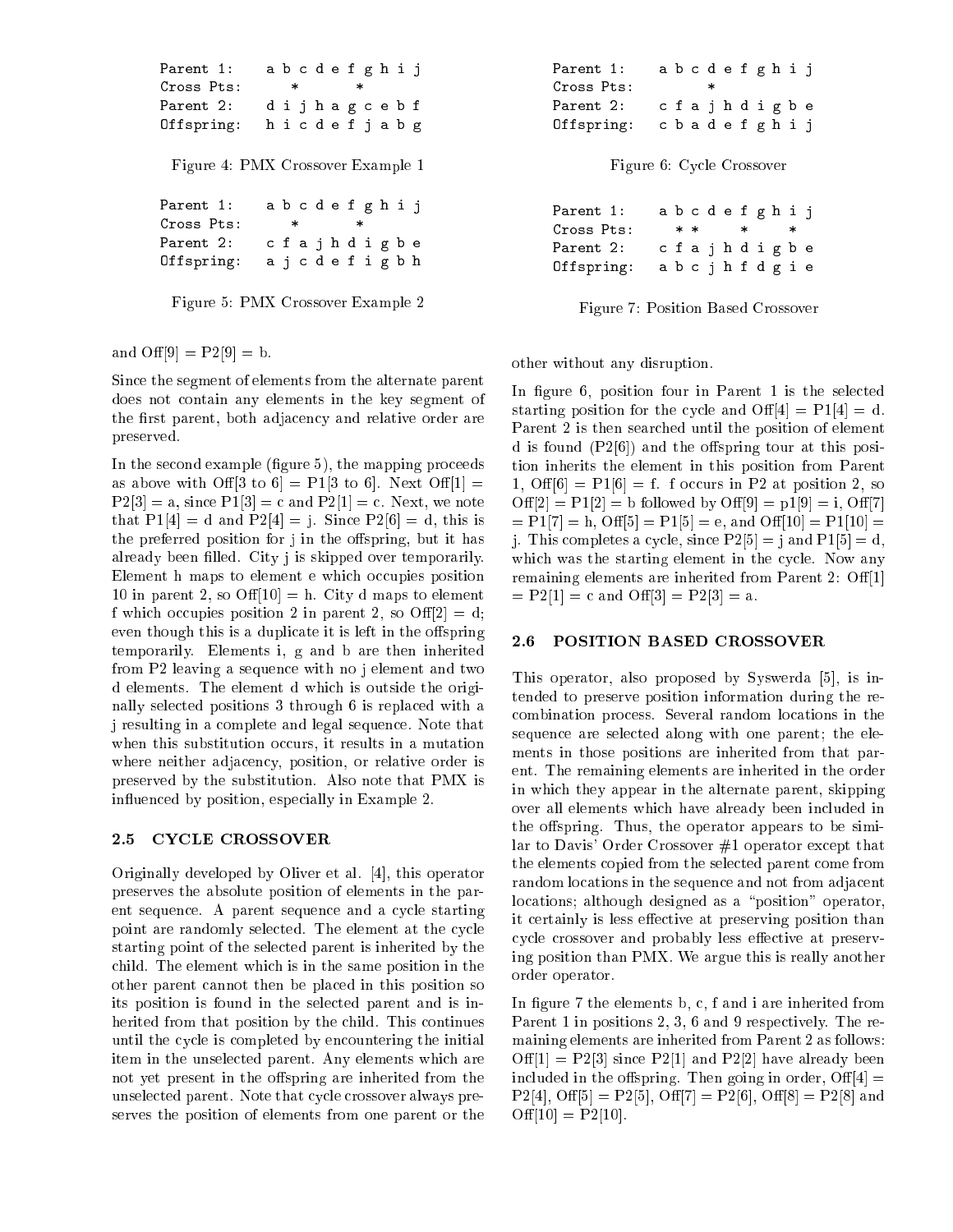| O <sub>p</sub> | <b>Bias</b> | Trials | Pop | <b>Best</b> | Avg   |
|----------------|-------------|--------|-----|-------------|-------|
| Edge           | 1.5         | 50000  | 500 | 16/30       | 421.6 |
| Order $#1$     | 1.5         | 50000  | 500 | 8/30        | 429.5 |
| Order $#2$     | 1.5         | 50000  | 500 | 9/30        | 440.5 |
| Position       | 1.5         | 50000  | 500 | 11/30       | 431.3 |
| <b>PMX</b>     | 1.5         | 50000  | 500 | 437         | 514.6 |
| Cycle          | 1.5         | 50000  | 500 | 459         | 519.9 |

| Op         | <b>Bias</b> | Trials | Pop  | <b>Best</b> | Avg   |
|------------|-------------|--------|------|-------------|-------|
| Edge       | 1.4         | 30000  | 1000 | 30/30       | 420.0 |
| Order $#1$ | 1.1         | 100000 | 1000 | 25/30       | 420.7 |
| Order $#2$ | 1.2         | 100000 | 1000 | 18/30       | 421.4 |
| Position   | 1.2         | 120000 | 1000 | 18/30       | 423.2 |
| <b>PMX</b> | 1.2         | 120000 | 1400 | 1/30        | 452.8 |
| Cycle      | 1.1         | 150000 | 1500 | 440         | 490.3 |

Table 1: 30 City Results (untuned)

Table 2: 30 City Results (tuned)

## 3 THE 30 CITY BLIND TRAVELING SALESMAN

Each of the above operators was used to solve the 30 city Traveling Salesman Problem. In order to compare the performance on two levels they were each run using the same parameters for 30 experiments and then each was tuned for best results. The parameters for the first comparison were: selection bias of 1.5, population size of 500, no explicit mutation and 50,000 trials. The only exception to this is that the cycle crossover operator always mutates whenever the offspring and the selected parent are identical. Results appear in Table 1.

We attempted to optimize the performance of each operator by tuning the following parameters: bias, population size and number of trials. The results in able 2 are similar to those in Table 1, although PMX and cycle showed very little improvement despite the parameter tuning. The three order crossover operators (Order  $#1$ , Order  $#2$  and Position) have similar performance. Using higher selection bias values in general gave poorer results for all operators except edge recombination. PMX and cycle crossover in particular converged too quickly in most cases to find the optimal solution. The improved edge recombination operator found the optimal solution 28 out of 30 times using a population of 650, bias of 1.7 and 30,000 recombinations. As shown, a larger population found the optimal solution on every attempt. Our results differ somewhat from the results cited by Oliver et. al.[4]. The ranking of the operators in terms of performance is the same (Order  $#1$  is better than PMX which is better than Cycle). The main difference is that all of these operators produced much better results in the current study. Order crossover  $#1$  and PMX both failed to find the optimal solution to this problem in the Oliver et al. study. The main difference in the two studies is the use of the GENITOR algorithm instead of the standard generational genetic algorithm. This strongly suggests that the use of GENITOR is partially responsible for the positive results we have obtained on this problem.

In a previous study we found that the old edge recombination operator coupled with a distributed genetic algorithm found the best known solution on 30 out of 30 attempts using 10 subpopulations of 200 individuals each, using up to a total of 70,000 evaluations/recombinations (7,000 per subpopulation). On the 105 city problem the old edge recombination operator operator coupled with a distributed genetic algorithm matched the best known solution on 15 out of 30 attempts using up to 2 million recombinations; all results were within 1% of the best known solution and 29/30 were within 0.5% of the best known. Using the enhanced edge recombination operator we found the best known solution on 14/30 runs using a single population algorithm (popsize: 5000) and only 1 million recombinations. These are first run results with no parameter tuning. While these results are not directly comparable, they do support the notion that the enhanced edge recombination operator is more effective than the original implementation.

## 3.1 DISCUSSION

The key difference between the operators is the information which each attempts to preserve during recombination. For the Traveling Salesman Problem the important information would seem to be the adjacency information. The edge recombination operator explicitly preserves adjacency information and clearly has the best performance on this problem. Information about absolute position appears to be relatively unimportant. None of the operators use mutation (except cycle crossover when the offspring is identical to one of the parents). We have done some experiments which suggest that the performance of some of the operators can be improved if mutation is used; resolving this issue requires further tests. Perhaps most surprising is the difference in performance between the order operators and among the position preserving operators. These differences can be explained by looking at how the operator preserves adjacency information, relative order and position. Adjacency information is clearly important, but the results obtained with the order operators (order crossover  $#1$ , order crossover  $#2$ , and the so-called position based crossover) suggests that order information is useful for solving this problem. PMX may produce a greater emphasis on absolute position than the other order operators; the cycle operator clearly stresses absolute position.

It is important to note that the performance of these operators on a given problem is directly related to the nature of that problem. In other problems such as schedul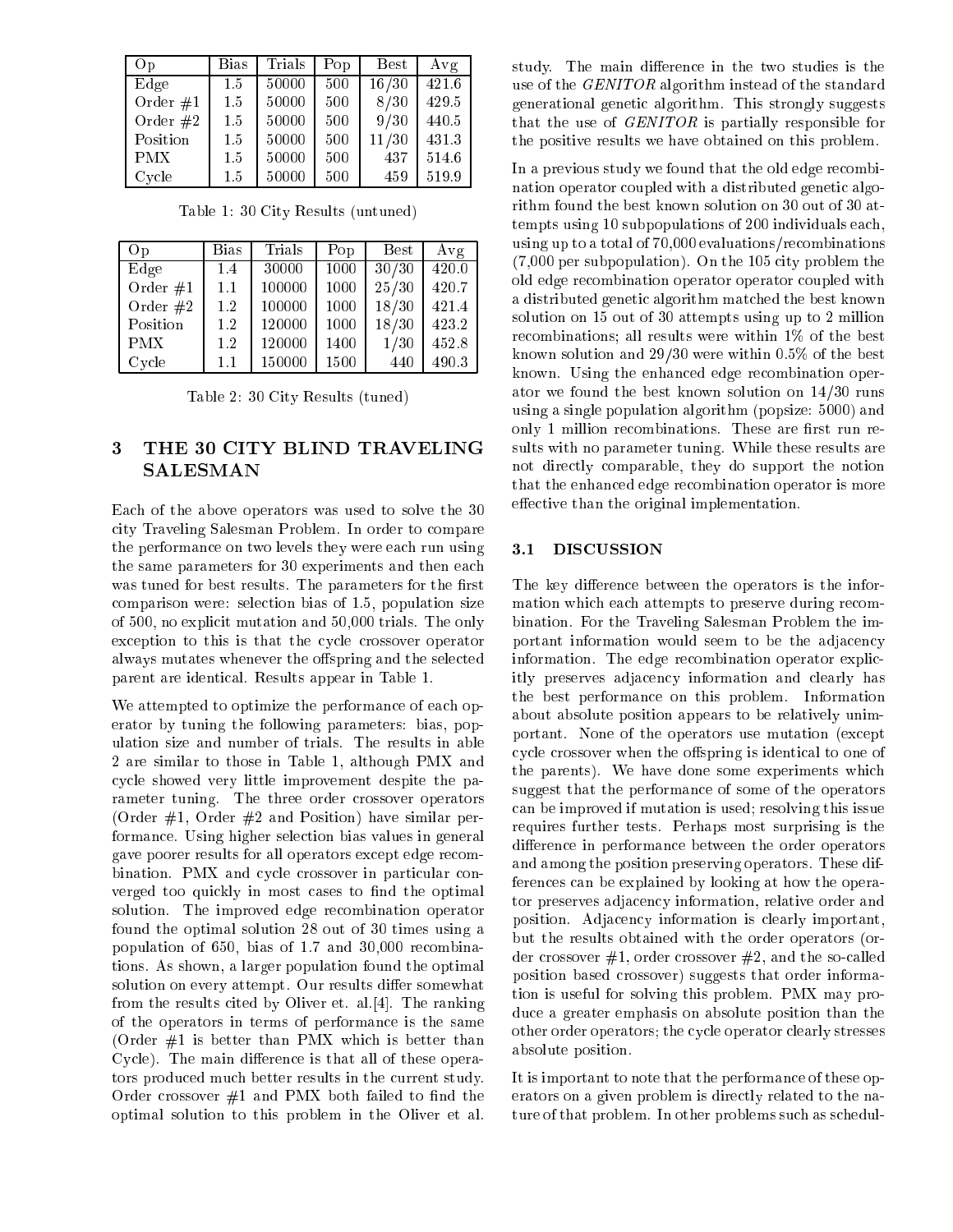ing, the important information may not be adjacency, but may have a higher correlation to the position in the string or the relative order among the encoded elements in the string.

# <sup>4</sup> <sup>A</sup> WAREHOUSE/SHIPPING SCHEDULER

A prototype scheduling system has been developed for the Coors brewery in Golden, Co., which uses a genetic algorithm to optimize the allocation of beer production and inventory to the orders at the plant. A simulator was constructed consisting of a representation for beer production, the contents of inventory, arrangement of truck and rail loading docks, and orders for a 24 hour period. Preliminary tests indicated that the system is viable and subsequent tests of the system used real data from the plant.

The objective of the Coors scheduling package is the efficient allocation of orders to loading docks in the plant based on a fixed production schedule. Beer production occurs on multiple production lines which operate 24 hours a day. Each line produces different product types. There are numerous product types which can be produced, based on type of beer as well as various packages and labels. The data which is available for each line includes flow-rate, start and stop times, and producttype. The scheduling simulator analyzes the production schedule for each line and creates a time-sorted list composed of the product-type, amount, and time available. This time-sorted production list is then examined during an event driven simulation. An input file to the scheduling simulator contains the contents of inventory at the start of the time-period which is to be scheduled. New orders enter a loading dock upon completion of a previous order; the inventory is initially checked for product needed by the new order. Minimizing the contents of inventory is an important aspect of this problem. Inventory impacts the physical work of moving product more than once on the plant floor, the physical space occupied by product in storage, as well as refrigeration costs, etc. The schedule simulation places orders in rail and truck loading docks and attempts to fill the orders with the product that comes out of production and inventory. An order consists of one or more product type and an associated amount. In the actual data for the test scheduling period 195 customer orders are present and waiting to be filled. The schedule simulator attempts an efficient mapping between the product that is available and these orders. A "good" schedule is one which minimizes the average inventory in the system, and fills as many orders as possible. Each individual in the population maintained by the genetic algorithm is a sequence of customer order numbers. This sequence is mapped to the loading docks by the schedule simulator and orders are filled and placed in the docks based strictly on this sequence. Initially these sequences are randomly created, and as genetic search progresses new sequences are created by the process of genetic recombination. For the genetic algorithm to work, an evaluation for the sequence is needed. The evaluation of the sequence of orders is obtained using a scheduling simulator, which models operation of the plant and creates a shipping schedule based on the sequence.

Our results indicate that for this sequencing problem, relative order of the items which make up the sequence is more important than adjacency. This is not surprising given the nature of the problem: the relative order in which product is used will clearly affect inventory more than adjacency. Adjacency would appear to be almost irrelevant in this domain. This means that genetic recombination operators which perform well on the Traveling Salesman because they stress adjacency will be poor for sequencing tasks where relative order is critical. Experiments with the same 6 recombination operators tested on the 30 city Blind Traveling Salesman Problem were conducted on this warehouse/shipping sequencing task.

Figure 8 gives two graphs comparing the six operators on both the Blind Traveling Salesman Problem and the warehouse/shipping scheduler. As the graphs show, the results of schedule optimization with the six operators are almost the opposite of the results for the Traveling Salesman Problem.

The graph of the warehouse/shipping scheduler shows the comparative results for the 6 operators with up to 30,000 recombinations. (The population size is 200, the selective bias is 1.7, the number of runs is 15; no parameter tuning was used.) Both of Syswerda's operators did extremely well on this problem; they also did relatively well on the Traveling Salesman Problem. When we use edge recombination with up to 200,000 recombinations it finds solutions comparable to those found by PMX in 20,000 recombinations; both results are inferior to order crossover #2 and the position based operator.

The difference in search speed displayed by the operators coupled with increased performance in workstations has allowed us to achieve 2 orders of magnitude improvement in execution speed on the scheduling application. We are currently using a 15 MIP workstation. This means that our scheduler now executes in minutes rather than hours. (e.g., 6 hours becomes 3.6 minutes given 100 times faster execution). Scheduling 195 jobs in under 5 minutes is close to real time in the context of this warehouse/shipping problem. This allows quick rescheduling in the event of line breakages, shortfalls in production, and other unforeseen circumstances. Our execution times are, of course, dependent on the complexity of the evaluation function.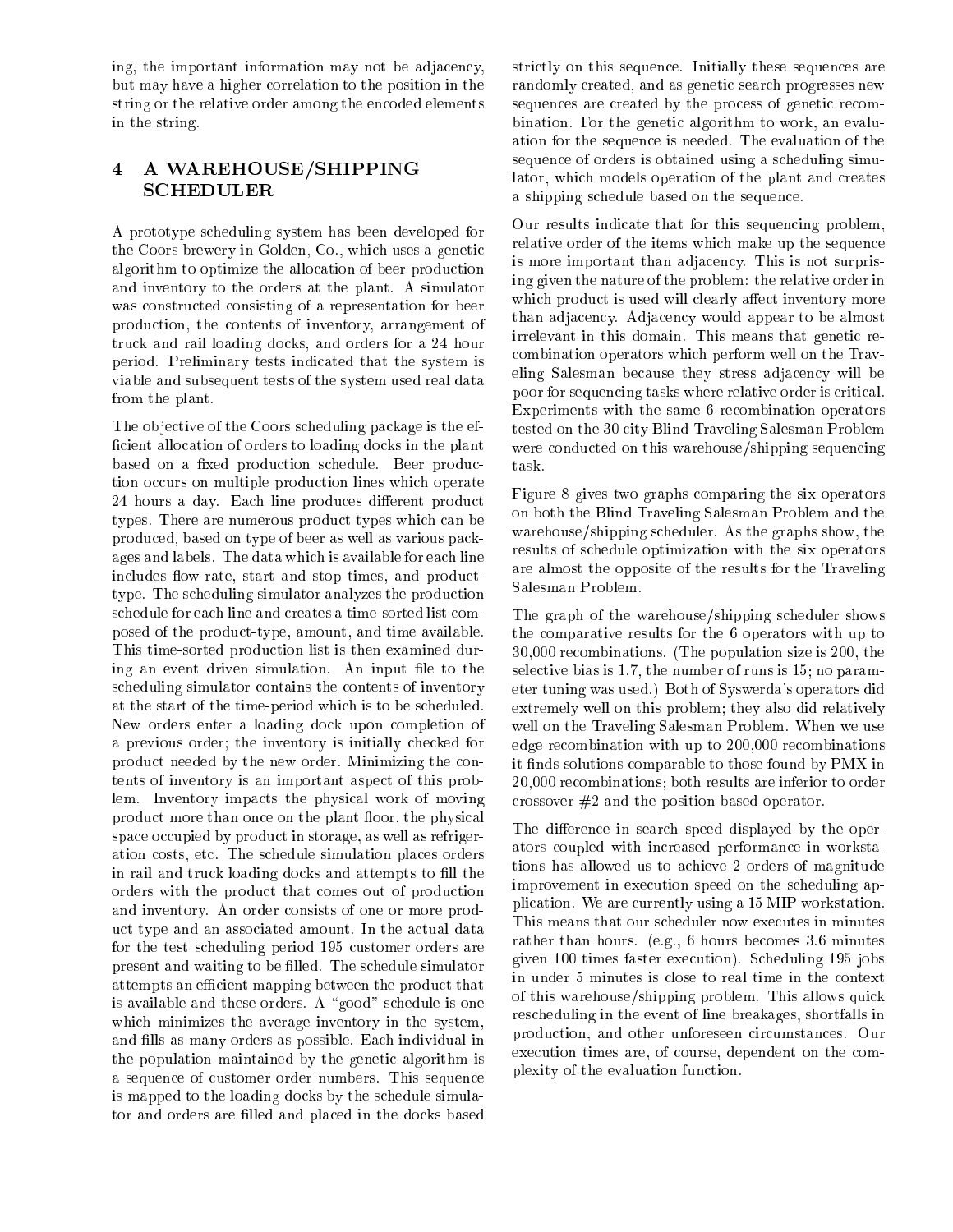

Figure 8: Graphs of 6 Operators for the Blind 30 City Traveling Salesman Problem (top) and the Warehouse/Shipping Scheduler (bottom).